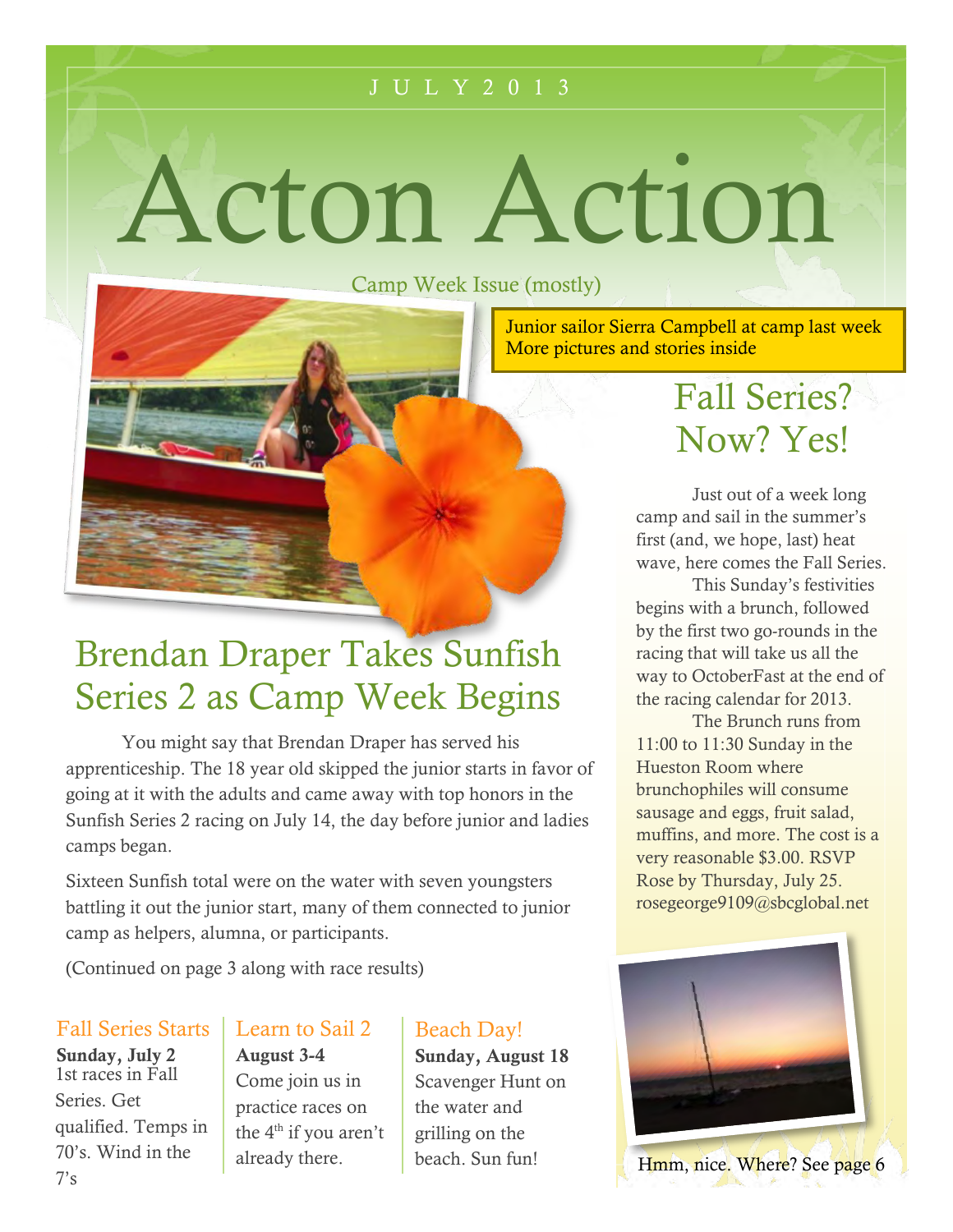#### ACTON ACTION ACTION ACTION



**Summer's first heat wave and windless days could not stop this year's camps from enjoying the camping or the sailing. At left, the Lockhart girls and Sean Mahoney discover they all have the same shirt.**

### Heat Index 100? Yeah, but We Were Cool With It.

Junior Camp got off to a hot start with lightning on the first night and no wind the first day. Capsizing doesn't need wind, so camper/sailors got

plenty of water action. Some fleets swam their boats around the course, while some sailed (slowly), and others held paddling contests. Decent wind arrived on day 3 and the real racing was on!

### A Fleet

Junior Ace Kevin DeArmon won going away despite having to do undeserved penalty turns to give him a slow-ya-down handicap. James Rucker was second. A-Fleet sailed 14 races over three days, two of them swimming or anything goes races. Emma Rednour, pictured below, was the only girl going up against a bunch of guys that included junior camp veterans Logan Brashear, Owen Nagot, Harrison Free, and Brandon Lutts.

### B Fleet

Already a savvy sailor at age 12, junior Megan DeArmon bested all the older gang in this fleet by winning two of the four races on the final afternoon. Callahan clan member and skilled helmsman Ian Mahoney was second but returning campers Lydia Cox, Katie Lockhart, Sierra Campbell, Abby Casada, and Emily Wilson all had their shining moments.

### C Fleet

The newbie fleet spent most of their time in closely monitored instruction but did manage to get in some racing on the last da. Victor Abitabilo, son of Hobie guy Dave Munday, finished  $1<sup>st</sup>$  or  $2<sup>nd</sup>$  in all three races to earn a trophy. Cosette Gunter, daughter of yours truly, won two races and earned her first racing hardware. They were joined by Jon Rucker, Sam and Ana Dwyer, Jack Cooper, Hailey Coffed, and Arthur DeBoer .

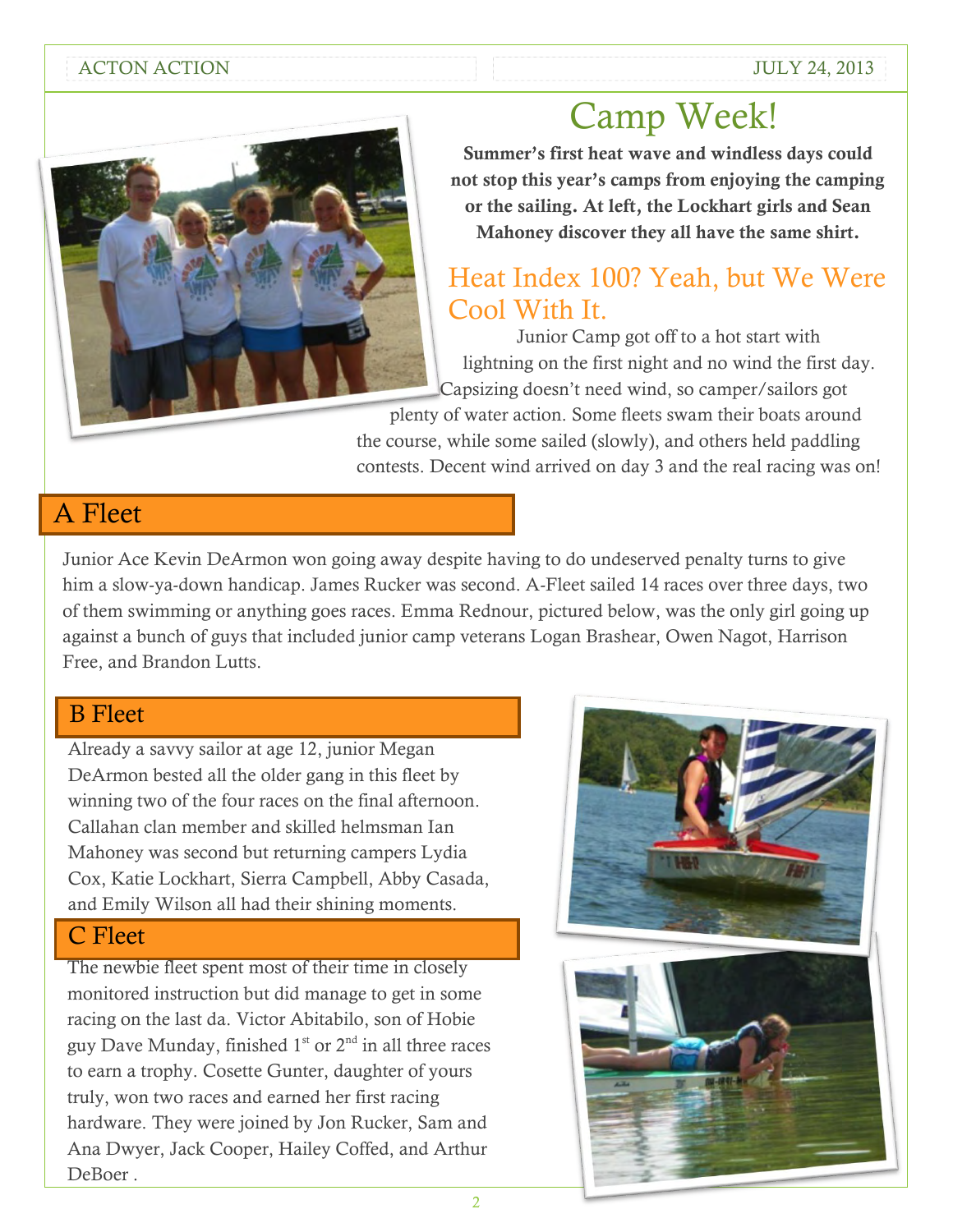

ACTON ACTION ALLEFT, juniors post race; below, JULY 24, 2013 campers line up for duct boat races; at right, Megan teaches hubby Matt to sail.





#### Draper wins the day, continued from page 1

Draper, who has a reputation for being more interested in just daysailing or giving strangers rides on his boat, won his first Sunfish series race. He started slowly, finishing  $7<sup>th</sup>$  in race one, but he recovered quickly. He had two 2nds before taking a bullet in the last race of the day, edging veteran **Roger Henthorn** by a point.

The win was all the more notable as the wind would gust to 10 mph and then nearly disappear, requiring the young helmsman to adapt quickly.

In the junior starts, Kevin **DeArmon** overcame a similar slow start  $(6<sup>th</sup>$  in race one) to win the day for the younger skippers. **Sarah Lockhart**, sailing in only her second series of

the summer, surprised the fleet with a first place finish in race one. **Samantha Marks** took race 2 before Kevin asserted himself by running away with the final two contests of the afternoon.

But it was close. Sister **Megan DeArmon** finished only two points behind her big brother with steady finishes near the top of the fleet.

In senior racing, it was even tighter. Only three points separated the top five finishers, as the wind humbled even the most attentive and ambitious.

Former Hobie racer **Mark Costandi** jumped into his first Sunfish series racing in a big way by leading the first race until the downwind leg where he forgot he was racing a Sunfish and went for the Hobie reach. After realizing his mistake, he still managed a 4<sup>th</sup>.

### Race Results – Sunfish Series 2

| Brendan Draper 7 2 1 1             | 12 |
|------------------------------------|----|
| Roger Henthorn 5 5 1 2             | 13 |
| Mike Stratton 1445                 | 14 |
| Rose Schultz 6 1 5 3               | 15 |
| Laura Beebe 3336                   | 15 |
| Pete Peters 2667                   | 21 |
| Mark Costandi 4774                 | 22 |
| <b>Charlie DeArmon 8888</b>        | 32 |
| <b>Ryan Servizzi DNS DNS DNS 9</b> | 36 |
|                                    |    |

| Kevin DeArmon 6211               | 10 |
|----------------------------------|----|
| Megan DeArmon 3 4 3 2            | 12 |
| Sean Mahoney 4323                | 15 |
| Samantha Marks 5 1 4 5           | 15 |
| Sarah Lockhart 1 6 5 4           | 16 |
| Danielle Marks 256 DNF           | 21 |
| Sydney Brooks DNF DNS DNS DNS 32 |    |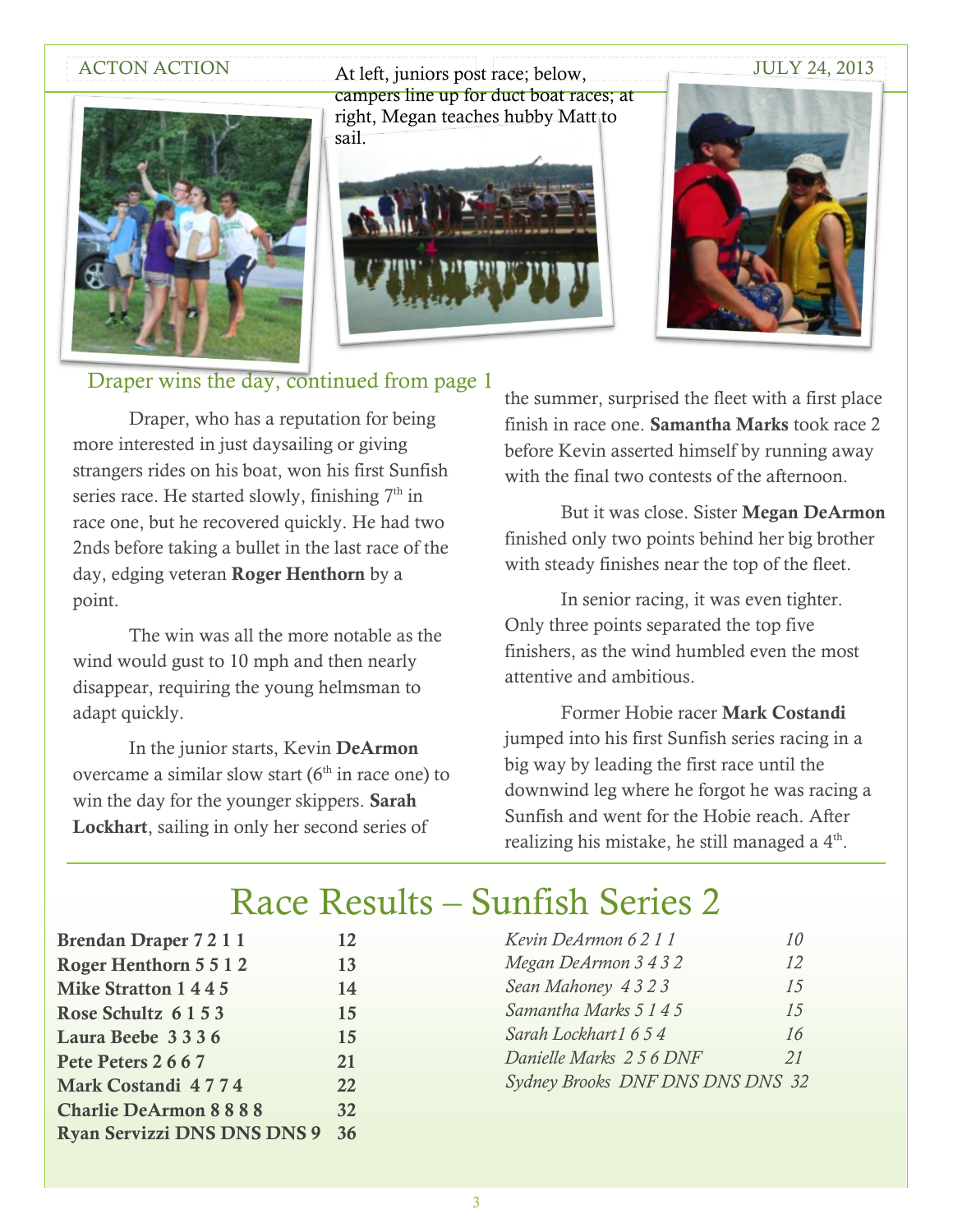#### ACTON ACTION ACTION

### Junior Camp a Big Hit Wind? Wow!

In a rare appearance last week, the wind showed up to give everyone something to cheer about on Wednesday. Here Katie Lockhart makes a rare bow wave with her Sunfish on what appears to be a beautiful, windy day on the water. It was. And it was





rare.

### No Wind? No Way!

The obligatory knot tying session helped pass the time while the wind played hookey. But there were other things to do too. The Chalk Sailboat Drawing contest was won by Rose's C-Fleet. (Only ones who knew how to draw a Sunfish sail, apparently.) The Parking Lot Points of Sail contest was won by A-Fleet who also won the Duct Tape Sailboat building contest. See photo. B-Fleet won everything else. Only there was nothing else.

### Lots of Help on the Water and Off

Each fleet had a lot of help. Here C-Fleet teachers Rose and Pete are accompanied by former junior Brianna Brewster.but dad Jerry Brewster, Sean Dwyer, and new inflatable whiz Roger Henthorn were also there. B-Fleet had yours truly, Laura Beebe, and Megan Molleran. A-Fleet, led by Captain Callahan, had Charlie DeArmon, and Rob Hill. Many more in camp and kitchen. Thanks,





### How Will This Turn Out?

Harrison Free takes his first step on the boat from the dock and camp is underway. Harrison also excelled in laser lights and staying up late at camp. Campers played hillbilly golf, Frisbee, sleeping bag volleyball, and went creek swimming and geocaching in addition to their sail related activities.

4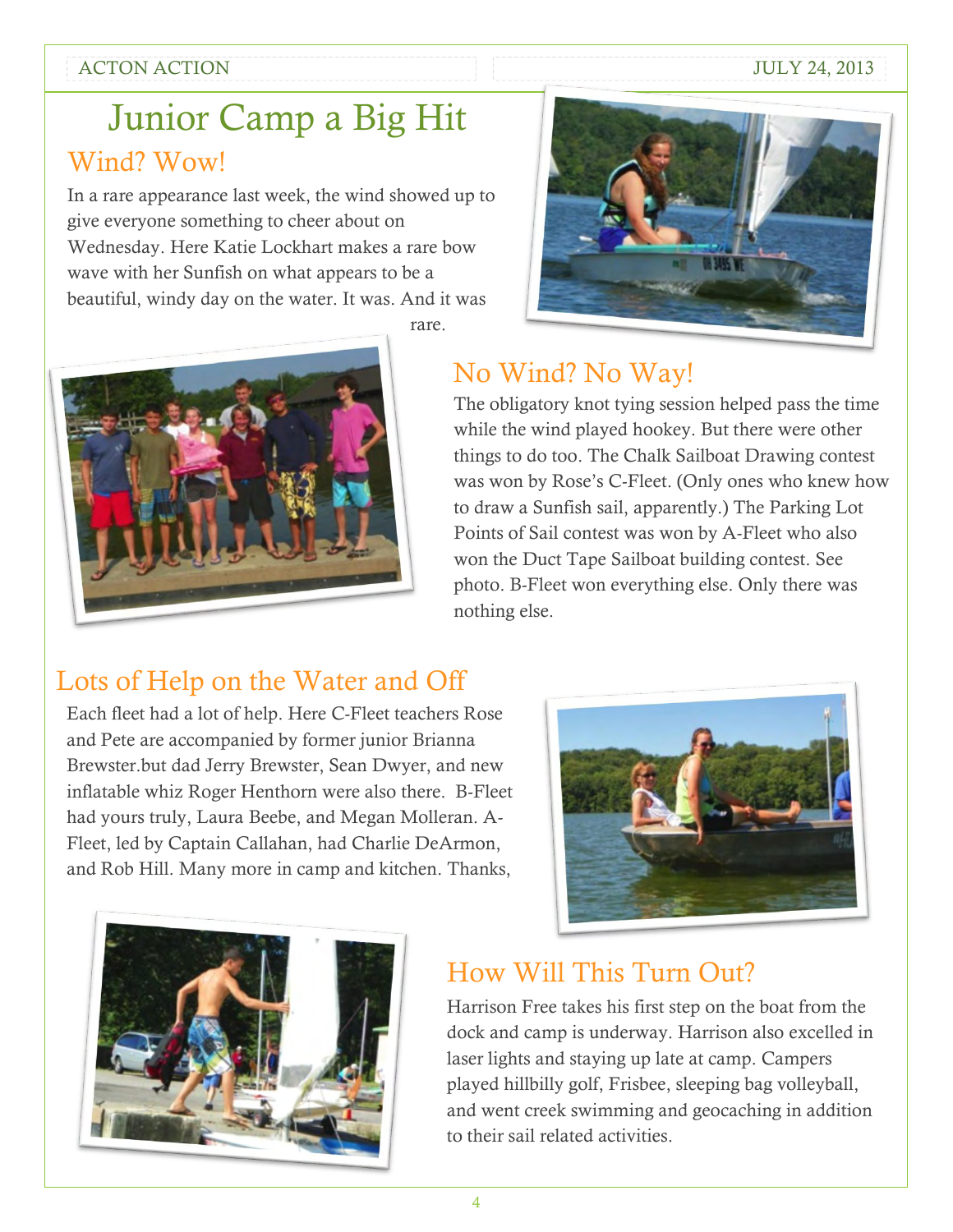#### ACTON ACTION ACTION ACTION

### Ladies Camp Gets Wind of It; Juniors Dominate

The last two days of camp week are for the Ladies Camp. There were 15 women divided into two fleets, one for beginners and one for experienced sailors.

Unlike the junior experience, the Ladies had air –light on Thursday, but much stronger on Friday, so much so that if you weren't careful you could get real wet.

Sarah Lockhart, fresh off helping with junior camp, took  $1<sup>st</sup>$  place in A-Fleet with fellow teen Betty Lorentz taking second.

In C-Fleet (there was no intermediate B-Fleet this year) mother and daughter participants Lisa and Grace Huddleston won the Most Improved trophies. The Huddlestons have moved quickly on their sailing adventure. Both are recent graduates of Learn to Sail in June. They followed that with Ladies Camp and recently bought a Y-Flyer.

Photo Play: The pictures on this page are not really Pete and Roger, but it is a good looking boat. And, we may as well admit, Jon and Jack weren't really arrested. Although it would have made a great camp story for them to tell their parents.



Above, instructors Pete Peters and Roger Henthorn monitor C-Fleet from their new dual purpose watercraft. They can also hold chalk talk on the boat with the entire fleet. That's Roger on the tiller. Below campers Jon Rucker and Jack Cooper go quietly.